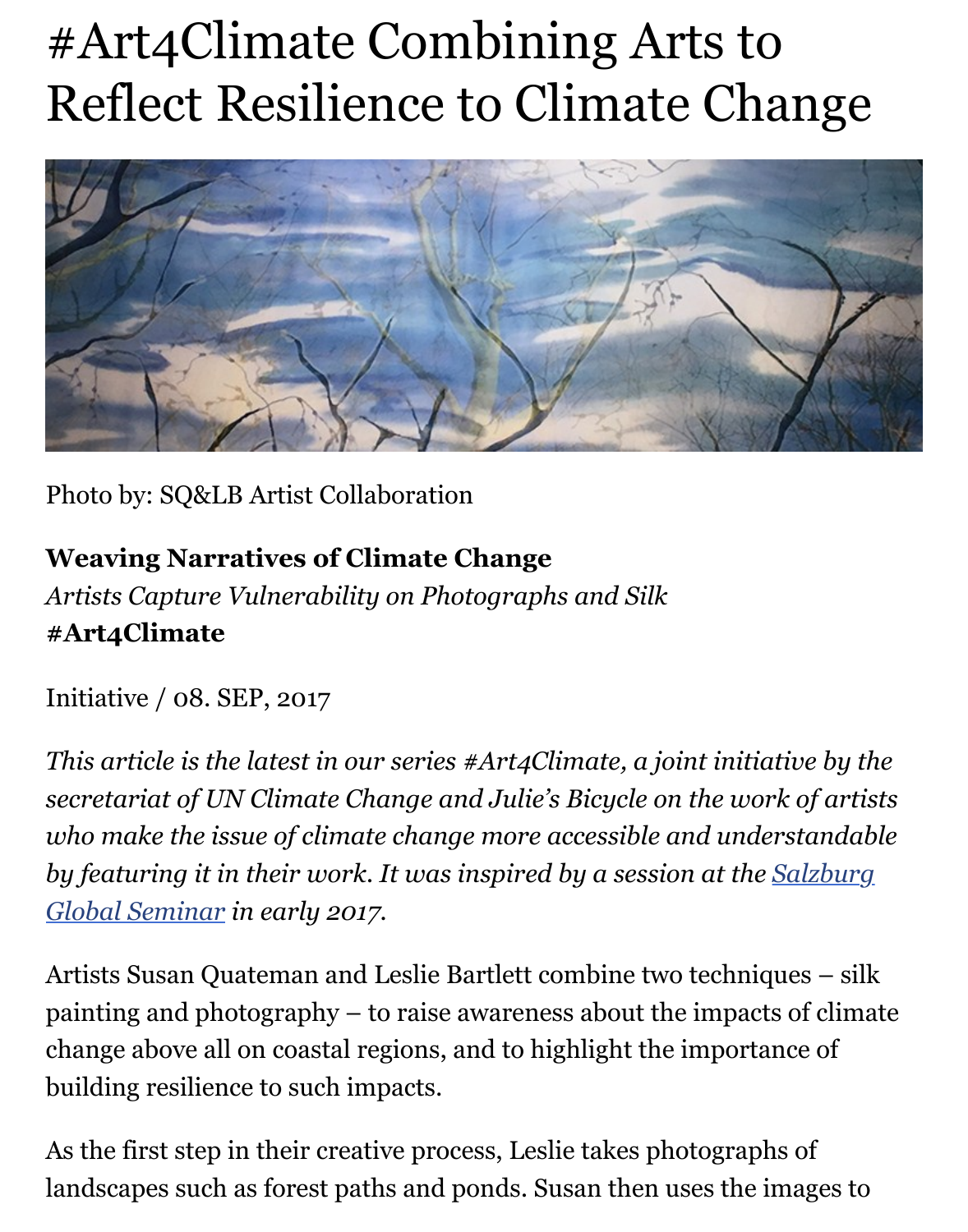'resilience' to the community of activists fighting to achieve the Paris Climate Change Agreement goals," says the artist duo. "By depicting the beauty nature – be it rocks, pathways, seashores or forests – in silk and photography, and weaving narratives of climate change resilience and [change vulnerability, our stories mobilize people to action."](http://unfccc.int/paris_agreement/items/9485.php)



*Silk painting and photography montage of Wyman Woods, Marble MA, presented as part of the installation "The Resilient Landscapes Marblehead and Cape Ann"*

## **Art Montages Portray Natural Resilience**

Before working together, the artists worked independently  $-$  London-Susan Quateman as a silk painter with a background in environmental planning, and Leslie Bartlett, from New Hampshire in the United Sta photographer and local historian. The artists started collaborating to art montages, and launched the SQ&LB Artist Collaboration in 2015.

Living in Boston's North Shore, the artists combine their contrasting perspectives, forged by their different backgrounds and their complements artistic techniques, to create unique art pieces.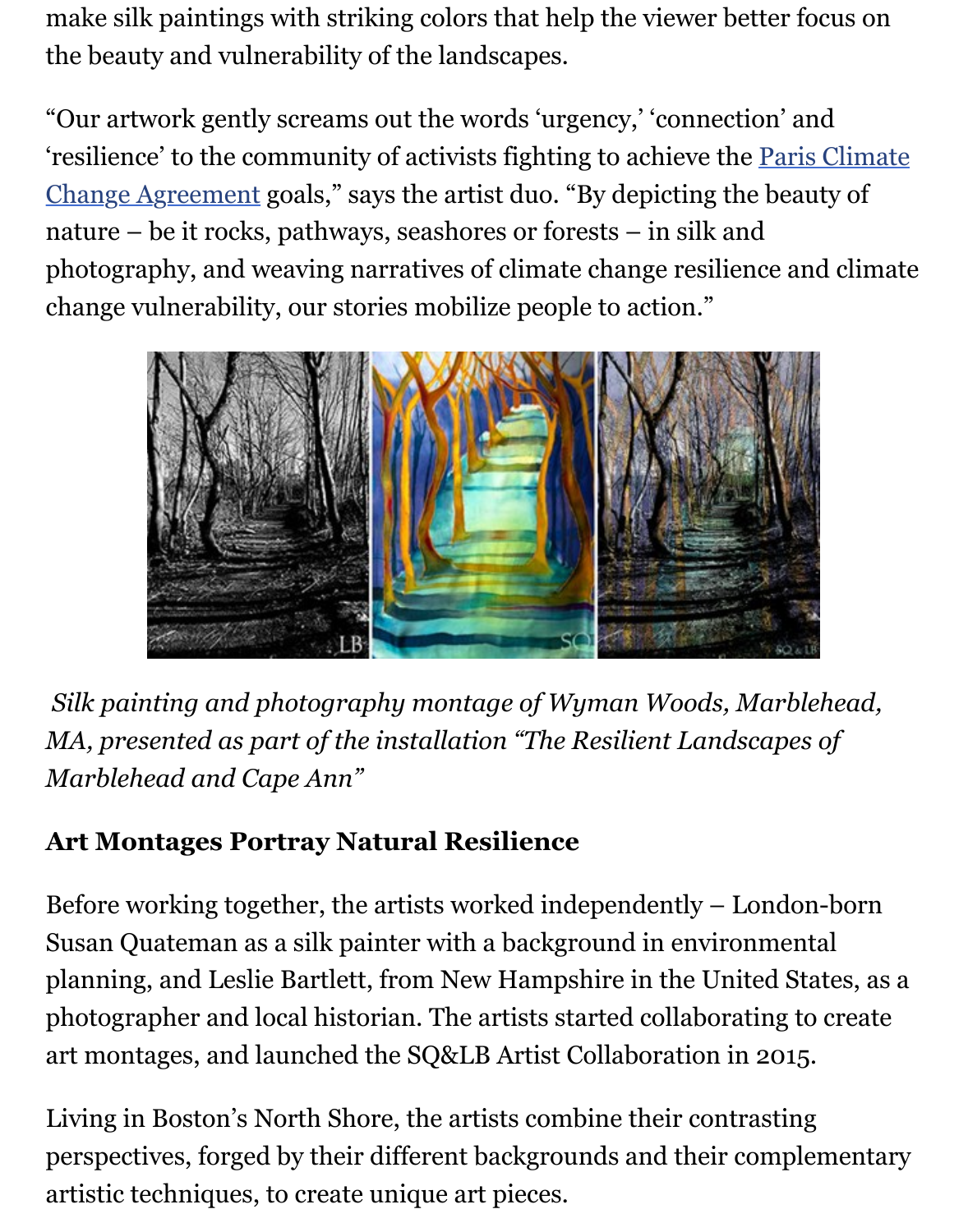Several of their exhibitions are presented together with scientific information, in order for the public to better understand the consequences of climate change, such as sea level rise and storm surges, and their effects on coastal landscapes.

In their exhibitions, Susan and Leslie also highlight the importance of preserving these vulnerable natural habitats, because they serve as a natural barriers against climate impacts.



*Summer 2017 outdoor installation of "Resilient Landscapes of Cape Ann," Bedrock Gardens, Lee, NH*

## **Inspiration for Global Climate Action**

In a recent exhibition for the US National Park Service, the artists created signs with the phrase "Climate change does not respect boundaries" in English, French, Spanish and Polish, in order to reach audiences in more countries.

"Our works are typically not labeled and not titled, and suggest a local